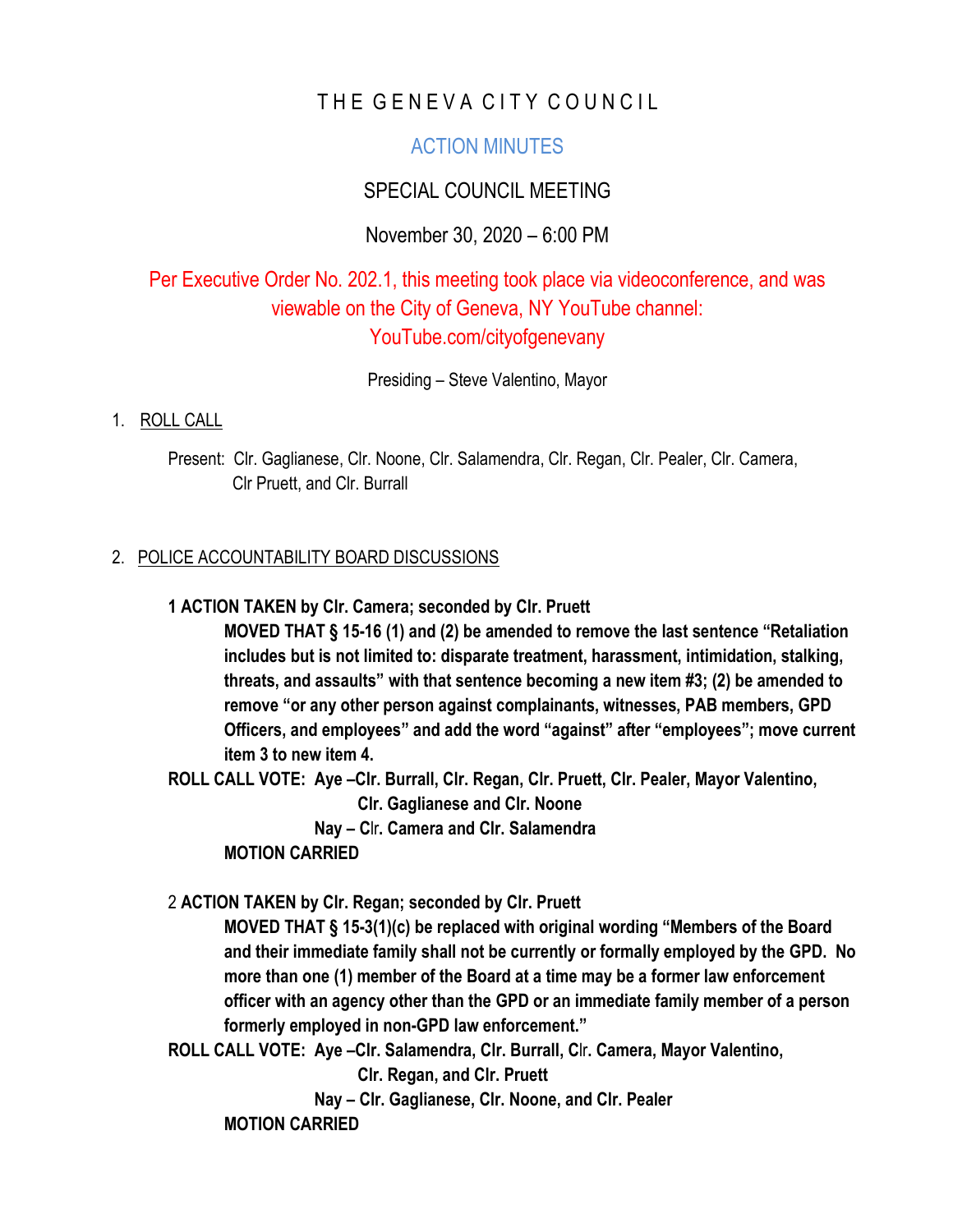**3 ACTION TAKEN by Clr. Regan; seconded by Clr. Salamendra**

**MOVED THAT in § 15-3(1)(c) be amended to read "The Board shall have no members who are currently or formerly employed by the GPD or their immediate family members. The board shall have no more than one (1) member of the Board at a time be a former law enforcement employee with an agency other than the GPD or an immediate family member of a person formerly employed in non-GPD law enforcement."**

**4 ACTION TAKEN by Clr. Salamendra; seconded by Clr. Regan MOVED THAT the above motion be amended to read "The Board shall have no members who are current or former employees or their immediate family members of any law enforcement agency."**

**ROLL CALL VOTE: Aye – Clr. Pruett, Clr. Salamendra, Clr. Regan, Clr. Burrall, and Clr. Camera Nay – Clr. Gaglianese, Clr. Noone, Mayor Valentino and Clr. Pealer MOTION CARRIED**

**(roll call on the motion as amended)**

**ROLL CALL VOTE: Aye – Clr. Regan, C**lr**. Camera, Clr. Salamendra, Clr. Burrall, and Clr. Pruett Nay – Clr. Gaglianese, Clr. Noone, Clr. Pealer and Mayor Valentino MOTION CARRIED**

**5 ACTION TAKEN by Clr. Gaglianese; seconded by Clr. Pruett MOVED THAT the name Police Accountability Board be amended to "Citizens Review Board"**

**6 ACTION TAKEN by Clr. Pealer; seconded by Clr. Gaglianese MOVED THAT the above motion be amended to read "Police Review Board" ROLL CALL VOTE: Aye – Clr. Pruett, Clr. Burrall, Clr. Gaglianese, Clr. Noone, Mayor Valentino, and Clr. Pealer Nay – Clr. Salamendra, Clr. Regan, and Clr. Camera MOTION CARRIED**

**(roll call on the motion as amended) ROLL CALL VOTE: Aye – Clr. Pruett, Clr. Burrall, Clr. Gaglianese, Clr. Noone, Mayor Valentino, and Clr. Pealer Nay – Clr. Salamendra, Clr. Regan, and Clr. Camera MOTION CARRIED**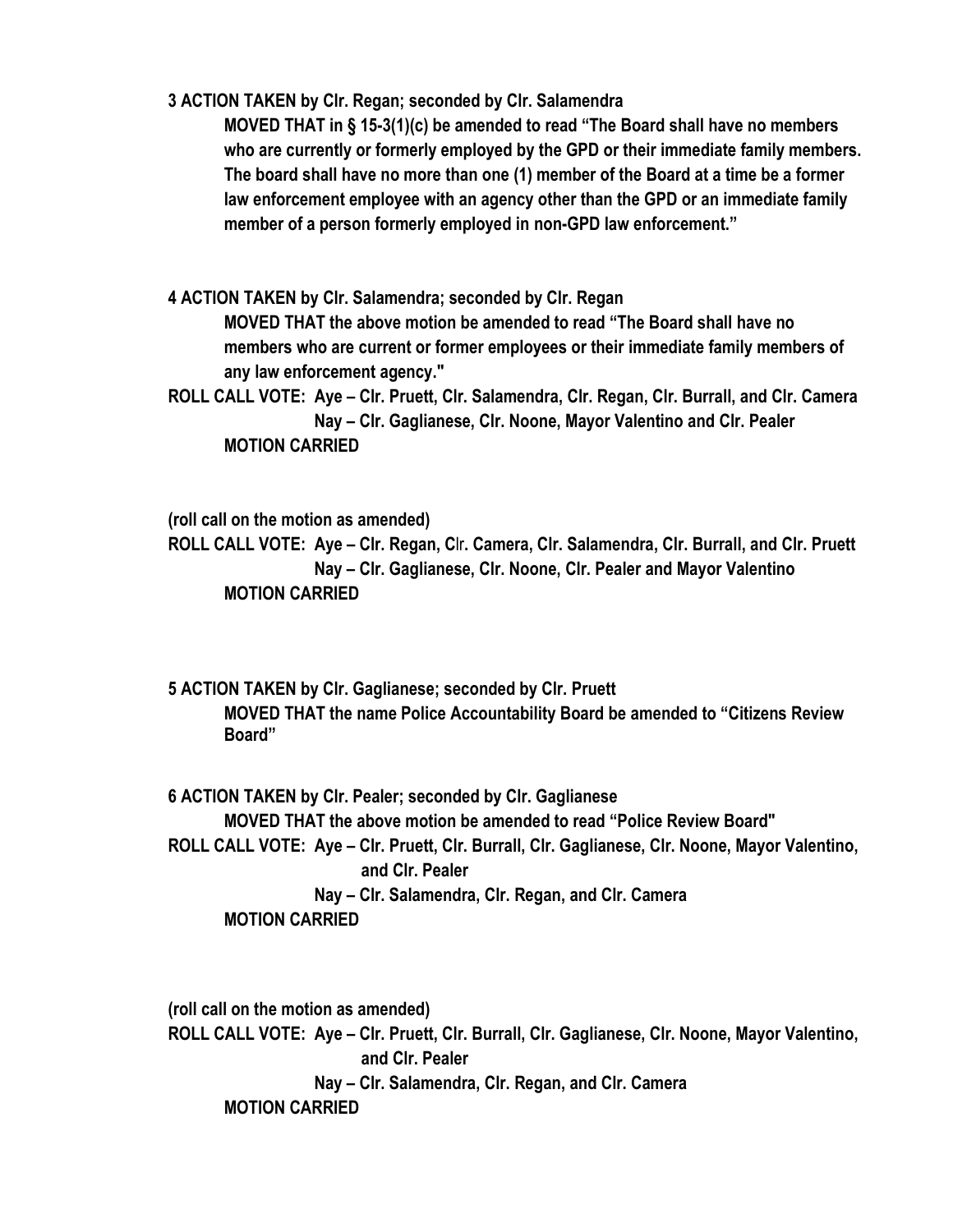**Attorney Emil Bove told council that the new local law will need to have all references to the Police Accountability Board or PAB changed to Police Review Board or PRB.**

**7 ACTION TAKEN by Mayor Valentino; seconded by Clr. Pruett MOVED THAT § 15-2(5) be amended to add "based on information from complaint investigations" at the end of the paragraph. ROLL CALL VOTE: Aye – Clr. Pruett, Clr. Burrall, Clr. Gaglianese, Clr. Noone, Mayor Valentino, Clr. Camera, and Clr. Pealer Nay – Clr. Salamendra and Clr. Regan MOTION CARRIED**

**8 ACTION TAKEN by Clr. Regan; seconded by Clr. Salamendra MOVED THAT § 15-3(2) be amended to add an item "D" to read "Mayor shall appoint a city councilor as a non-voting liaison to the PRB in the same process as utilized for all city boards and committees."**

**9 ACTION TAKEN by Clr. Pealer; seconded by Clr. Camera MOVED THAT the above motion be amended to use the word "may" in place of "shall" ROLL CALL VOTE: Aye – Clr. Pruett, C**lr**. Camera, Mayor Valentino, Clr. Noone, Clr. Pealer, Clr. Gaglianese, Clr. Burrall, and Clr. Regan Nay – Clr. Salamendra MOTION CARRIED**

**(roll call on the original motion as amended) ROLL CALL VOTE: Aye – Clr. Pruett, C**lr**. Camera, Clr. Salamendra, Clr. Regan, Clr. Burrall, Clr. Gaglianese, Clr. Noone, Clr. Pealer and Mayor Valentino MOTION CARRIED UNANIMOUSLY**

**10 ACTION TAKEN by Clr. Pruett; seconded by Mayor Valentino MOVED THAT § 15-14(3) be amended to add an item "L" to read "The Board shall report expenses incurred for the reporting period in 2021 and prepare a budget for approval in subsequent years."**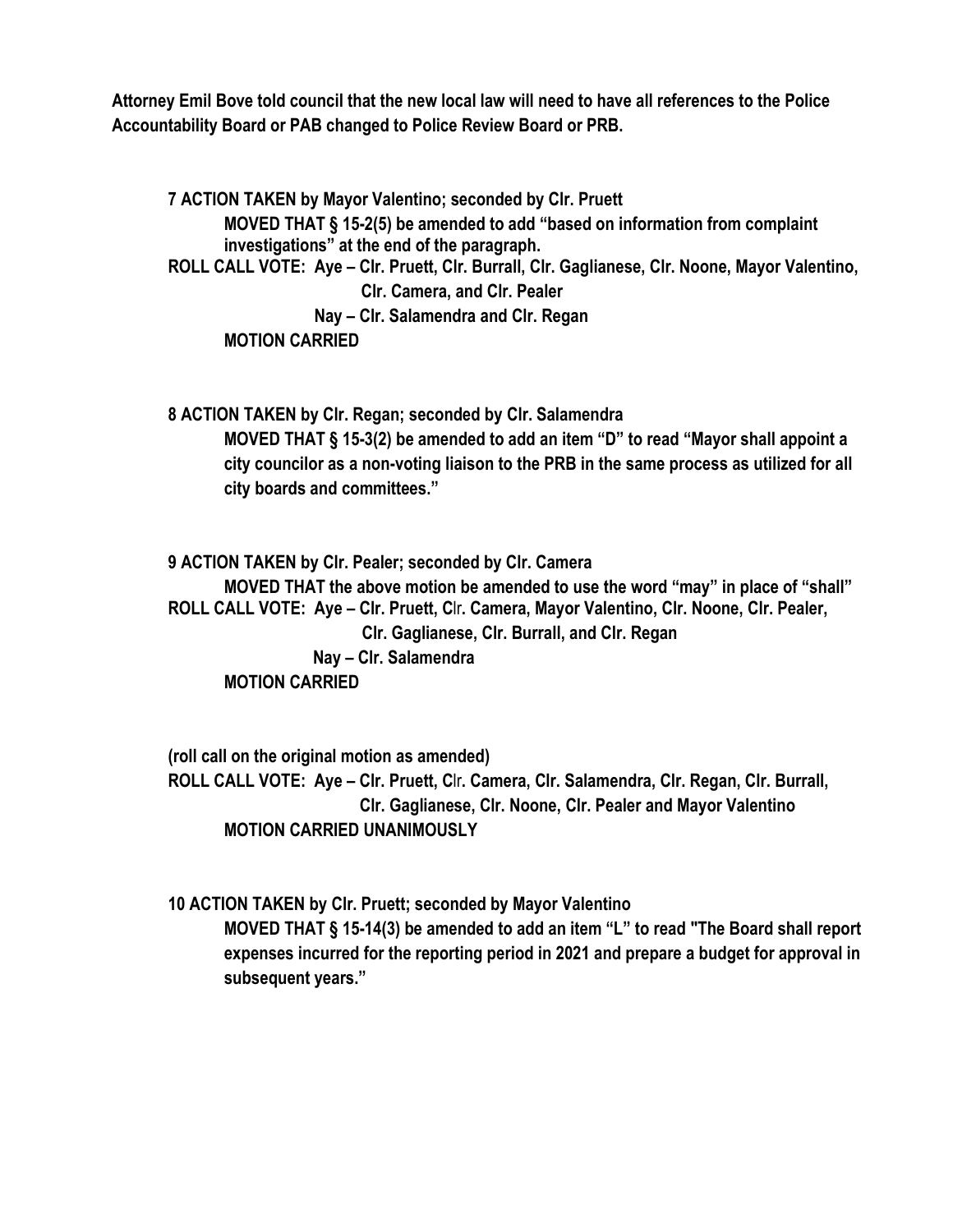**11 ACTION TAKEN by Clr. Pruett; seconded by Mayor Valentino**

**MOVED THAT the above motion be amended to read "The Board shall report expenses incurred for the first 12 months and prepare a budget for approval in subsequent years."**

**ROLL CALL VOTE: Aye – Clr. Pruett, Clr. Salamendra, Clr. Regan, Clr. Burrall, Clr. Noone, Mayor Valentino and Clr. Camera Nay – Clr. Gaglianese and Clr. Pealer**

**MOTION CARRIED**

**(roll call on the original motion as amended) ROLL CALL VOTE: Aye – Clr. Pruett, Clr. Salamendra, Clr. Regan, Clr. Burrall, Clr. Noone, Mayor Valentino and Clr. Camera Nay – Clr. Gaglianese and Clr. Pealer MOTION CARRIED**

**12 ACTION TAKEN by Clr. Camera; seconded by Clr. Regan MOVED THAT § 15-11(8) be amended to remove the sentence "if said disciplinary action differs from that recommended by the PAB, his or her decision differs from the PAB recommended discipline."** 

**13 ACTION TAKEN by Clr. Regan; seconded by Clr. Camera**

**MOVED THAT the above motion be amended to add the following where the sentence was removed "including how it may differ from the PRB recommendation" ROLL CALL VOTE: Aye – Clr. Pruett, Clr. Salamendra, Clr. Regan, Clr. Burrall, Clr. Camera and Mayor Valentino Nay – Clr. Gaglianese, Clr. Noone and Clr. Pealer MOTION CARRIED**

**(roll call on the original motion as amended) ROLL CALL VOTE: Aye – Clr. Pruett, Clr. Salamendra, Clr. Regan, Clr. Burrall, Clr. Camera, and Mayor Valentino Nay – Clr. Gaglianese, Clr. Noone and Clr. Pealer MOTION CARRIED**

**14 ACTION TAKEN by Mayor Valentino; seconded by Clr. Pruett MOVED THAT § 15-6(1) be amended to include item "M" to read "NYS Public Officers Law, Article 7, known as the 'Open Meetings Law'." MOTION CARRIED UNANIMOUSLY**